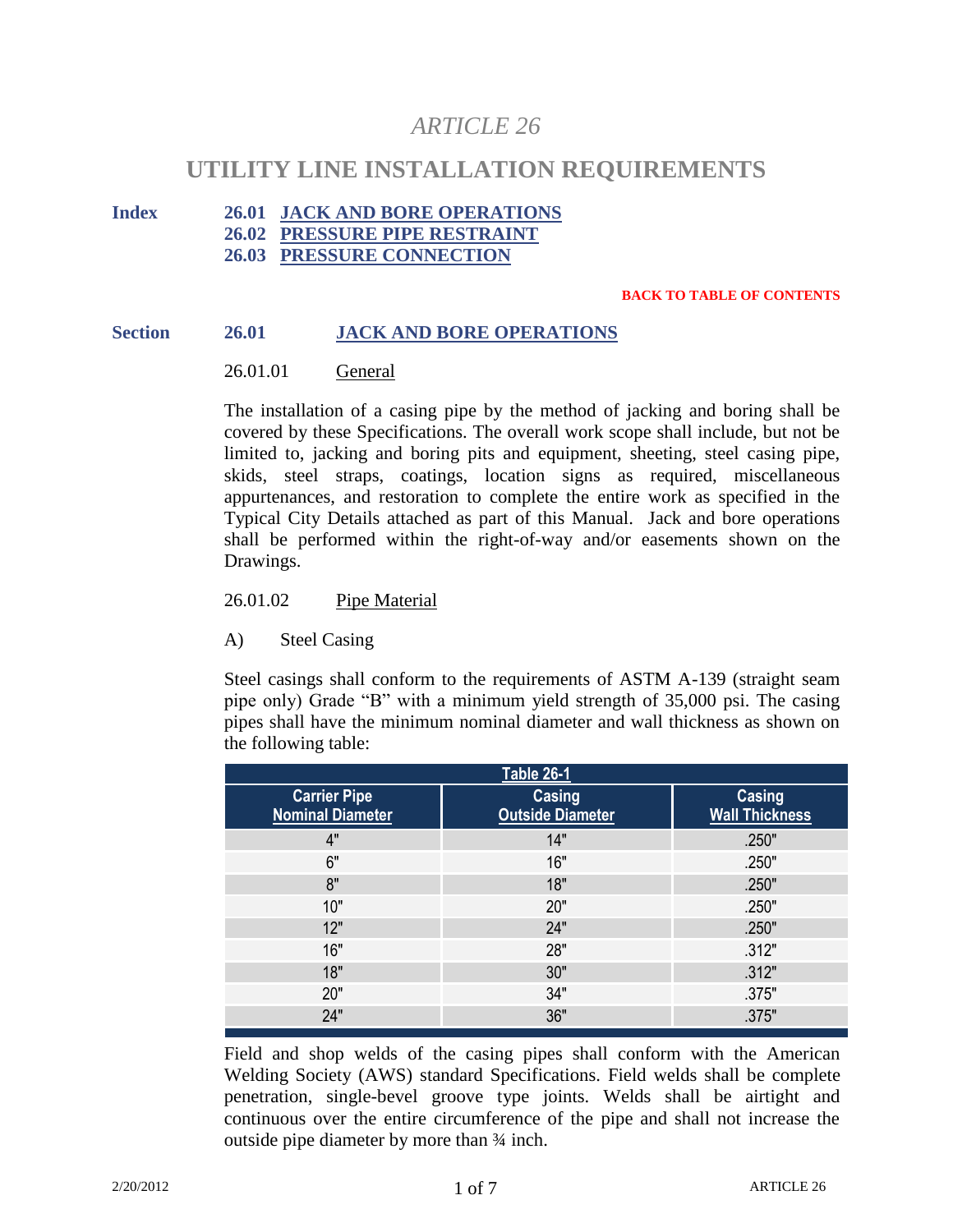# B) Carrier Pipe

The carrier pipe shall be minimum pipe as described in sequential ARTICLES per the appropriate application with all joints restrained. Ductile iron pipe shall comply with the specification outlined in this Manual.

## 26.01.03 Inspection

All casing pipe to be installed may be inspected at the site of manufacture for compliance with these Specifications by an independent laboratory selected and paid for by the City. The manufacturer's cooperation shall be required in these inspections.

All casing pipe shall be subjected to a careful inspection prior to being installed. If the pipe fails to meet the Specifications it shall be removed and replaced with a satisfactory replacement at no additional expense to the City.

## 26.01.04 Other Jurisdictions

For casing pipe crossings under roadways, railroads, or other installations not within the jurisdiction of the City, the Contractor shall comply with the regulations of said authority in regard to design, specifications and construction.

## 26.01.05 Workmanship

- A) The jack and bore operations shall be done simultaneously with continuous installation until the casing pipe is in final position. Correct line and grade shall be carefully maintained. Add-on sections of casing pipe shall be full-ring welded to the preceding length, development watertight total pipe strength joints. The casing installation shall produce no upheaval, settlement, cracking, movement or distortion of the existing roadbed or other facilities. Following placement of the carrier pipe within the steel casing, masonry plugs are to be installed at each open end. Casing pipe and welds shall be asphaltic coated using Koppers 300M or equal with a minimum final dry thickness of 20 mils.
- B) Casing pipe holes shall be mechanically bored through the soil by a cutting head on a continuous auger mounted inside the pipe. The auger shall extend a minimum distance beyond the end of the pipe casing to preclude formation of voids outside of the pipe shell.
- C) Required jacking and boring pits or shafts shall be excavated and maintained to the minimum dimension. Said excavations shall be adequately barricaded, sheeted, braced and dewatered as required.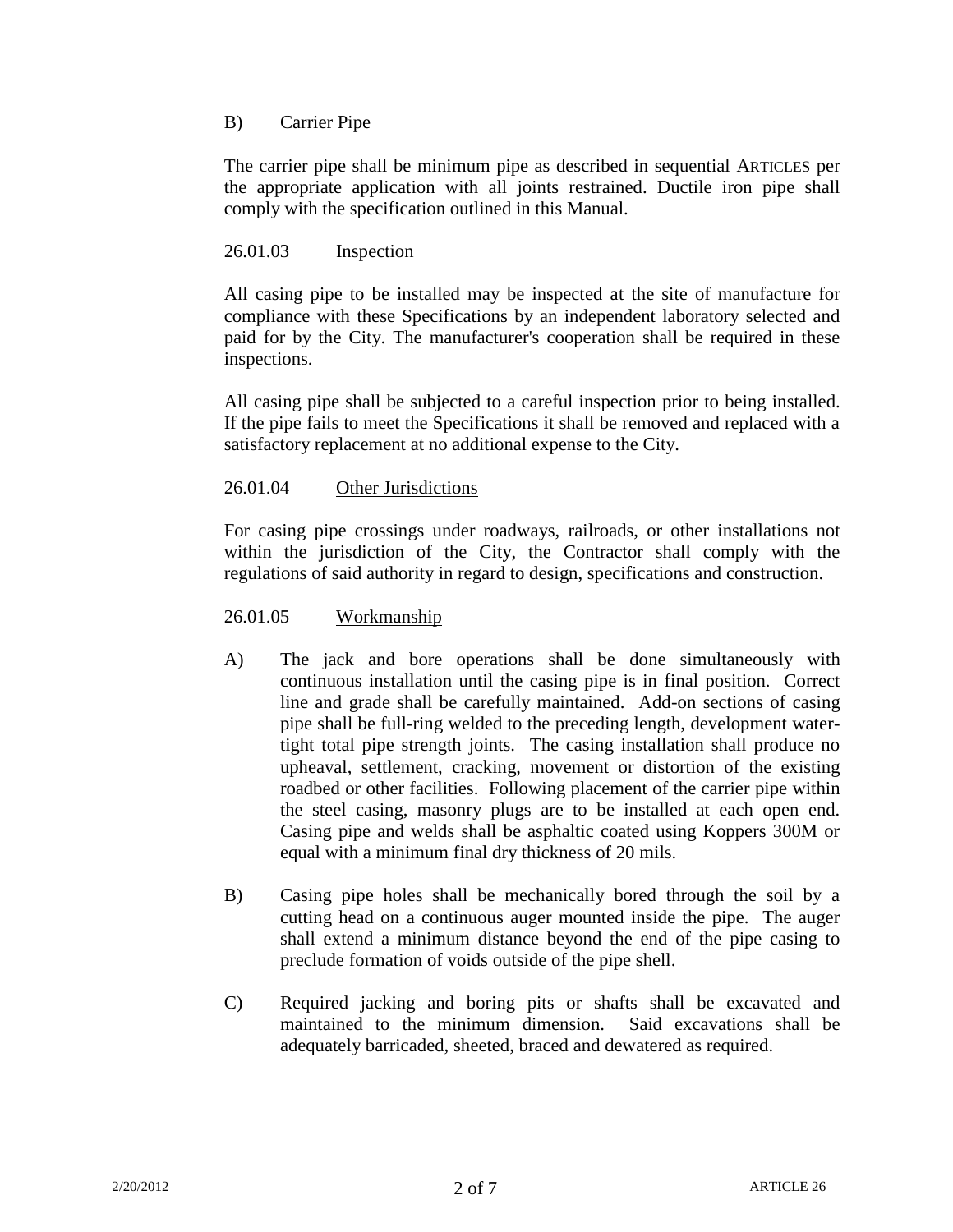# 26.01.06 Pipe Handling

Care shall be taken in loading, transporting and unloading to prevent injury to the pipe or coatings. Pipe shall not be dropped. All pipe shall be examined before laying, and no piece shall be installed which is found to be defective. Any damage to the pipe or coatings shall be repaired to the satisfaction of the City.

## 26.01.07 Work Coordination

It shall be the Contractor's responsibility to perform the jack and bore work in strict conformance with the requirements of the agency in whose right-of-way or easement the work is being performed. Any special requirements of the agency, such as insurance, flagmen, etc., shall be strictly adhered to during the performance of work. The special requirements shall be performed by the Contractor at no additional cost to the City.

## 26.01.08 Dewatering

Dewatering through the casing during construction shall not be permitted. All dewatering methods shall be approved by the City before construction work begins.

## 26.01.09 Carrier Pipe Support

The carrier pipes shall be supported within the casing pipes so that the pipe bells do not rest directly on the casing. The load of the carrier pipes shall be distributed along the casing by casing spacers. Casing spacers shall be bolt on style split shells made of either T-304 stainless steel or fusion coated steel (a minimum 0.010 inch thick coating of PVC shall be provided over the entire band). The shell shall be lined with a PVC liner 0.090 inch thick with 85-90 Durometer. All nuts and bolts shall be high strength, low alloy meeting AWWA C-lll. Runners shall be made of a high molecular weight polymer with inherent high abrasion resistance and a low coefficient of friction.

## 26.01.10 Jacking Pits

Excavation adjacent to the roads shall be performed in a manner to adequately support the roads. Bracing, shoring, sheeting or other supports shall be installed as needed. Contractor shall install suitable reaction blocks for the jacks as required. Jacking operations shall be continuous and precautions shall be taken to avoid interruptions which might cause the casing to "freeze" in place. Upon completion of jacking operations, the reaction blocks, braces, and all other associated construction materials shall be completely removed from the site.

Adjust to the roads creating a drop-off hazard as described in the FDOT PPM or Greenbook – Jacking Pits shall be adequately protected meeting FDOT standards.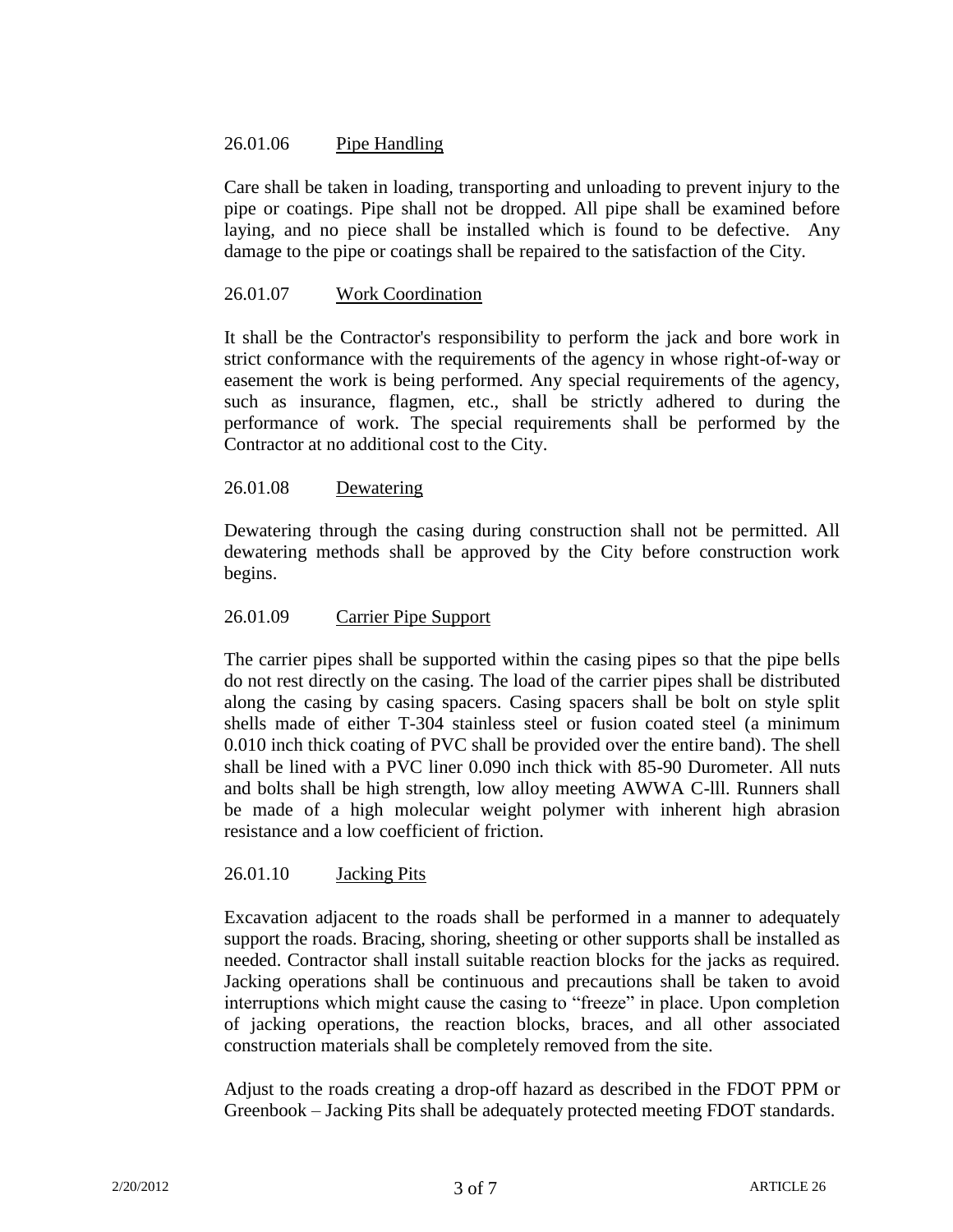## 26.01.11 Miscellaneous Requirements

Correct line and grade shall be carefully maintained. Earth within the casing shall not be removed too close to the cutting edge in order to prevent the formation of voids outside the casing. If voids are formed, they shall be satisfactorily filled with grout by pumping.

The sections of steel casing shall be field welded in accordance with the applicable portions of AWWA C-206 and AWS D-7.0 for field welded pipe joints. Contractor shall wire brush the welded joints and paint with a primer. After completion of jacking, Contractor shall clean the interior of the casing of all excess material. Refer to Approved Manufacturer's List for acceptable products.

The annular space between the carrier pipe and casing shall be filled with clean sand, if required. Masonry plugs are to be installed at each open end of the casing. Plugs shall be suitable for restraining the earth load while allowing drainage of the casing.

## **Section 26.02 PRESSURE PIPE RESTRAINT**

26.02.01 General

Pressure pipe fittings and other items requiring restraint shall be braced with restraining assemblies as specified in this Manual.

All pressure pipe and fittings shall be restrained as specified in this Manual, preventing movement of lines under pressure at bends, tees, caps, valves, hydrants etc. Use of thrust blocks for pressure pipe and fittings 16 inches and larger shall not be allowed. Ductile iron pressure pipe and fittings 12 inches and smaller may be restrained following the criteria established in this Manual.

## 26.02.02 Thrust Block Construction

Thrust blocks shall not be typical and shall only be used when the City Engineer deems it a hardship or good engineering standards deem it necessary because restraining assemblies are impractical or insufficient. If thrust blocks are used, a thrust block table meeting City standards shall be provided by the Design Engineer. Where undisturbed trench walls are not available for thrust blocking, the Contractor shall furnish additional concrete or install suitable pipe harnesses or ties designed and manufactured specifically for this purpose. Additional concrete, harnesses and/or ties shall be approved by the Engineer and the City. Fittings shall be protected by polyethylene film, minimum 8 mil thick, prior to placing concrete for thrust block.

Concrete for thrust blocking shall have a minimum compressive strength of 3,000 psi. Concrete shall be placed against undisturbed material and shall not cover joints, bolts or nuts, or interfere with the removal of any joint. Wooden side forms shall be provided for thrust blocks where trench conditions require. Thrust blocks shall be properly set and adequately cured prior to pressurizing the system.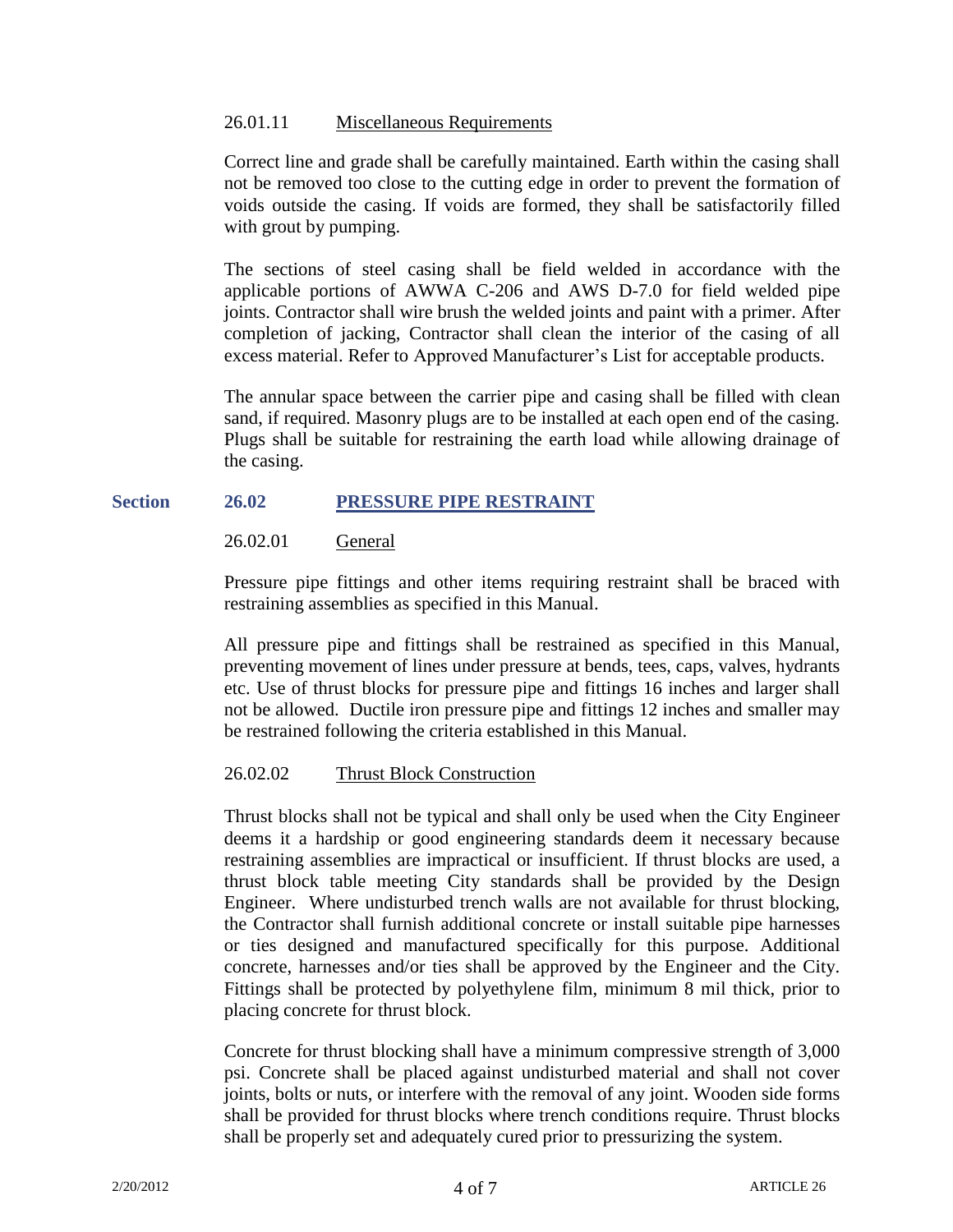# 26.02.03 Restrained Joint Construction

Sections of piping requiring restrained joints shall be constructed using pipe and fittings with restrained "Locked-type" joints manufactured by the pipe and fitting manufacturer and the joints shall be capable of holding against withdrawal for line pressures 50% above the normal working pressure. Mechanical joint ductile iron pipe retainer glands shall not be permitted. Any restrained joints that allow for elongation upon pressurization will not be allowed in those locations where the pipe comes out of the ground.

The minimum number of restrained joints required for resisting forces at fittings and changes in direction of pipe shall be determined from the length of restrained pipe on each side of fittings and changes in direction necessary to develop adequate resisting friction with the soil.

The required lengths of restrained joint ductile iron pipe shall be determined by the Engineer and shown in a tabular form as depicted on the "Restrained Pipe Table" in the Typical City Details attached as part of this Manual. All calculations shall be based on the method outlined in the publication entitled "Thrust Restraint Design for Ductile Iron Pipe", latest edition (DIPRA).

Wherever two  $45^{\degree}$  bends are used in place of a  $90^{\degree}$  bend and the minimum restrained joints required from one 45° bend extend beyond the other 45° bend, the two 45 bends will be considered as though a 90 bend were located midway between the two  $45^{\degree}$  bends.

# 26.02.04 Mechanical Restraining Devices

Mechanical restraining devices as specified herein may be substituted for the restrained "Locked-Type" joints manufactured by the ductile iron pipe and fitting manufacturer. The required lengths of restrained joint ductile iron pipe shall be determined by the Engineer and shown in a tabular form as depicted on the "Restrained Pipe Table" in the Typical City Details attached as part of this Manual.

Mechanical joint restraint shall be incorporated in the design of the follower gland and shall include a restraining mechanism which, when actuated, imparts multiple wedging action against the pipe, increasing its resistance as the pressure increases. Flexibility of the joint shall be maintained after burial. Glands shall be manufactured of ductile iron conforming to ASTM A-536. Restraining devices shall be of ductile iron heat treated to a minimum hardness of 370 BHN. Dimensions of the gland shall be such that it can be used with the standardized mechanical joint bell and tee-head bolts conforming to ANSI A-21.11 and ANSI/AWWA C-153/A-21.53. Twist-off nuts shall be used to insure proper actuating of the restraining devices.

The mechanical joint restraint device shall have a working pressure of at least 250 psi with a minimum safety factor of 2 to 1.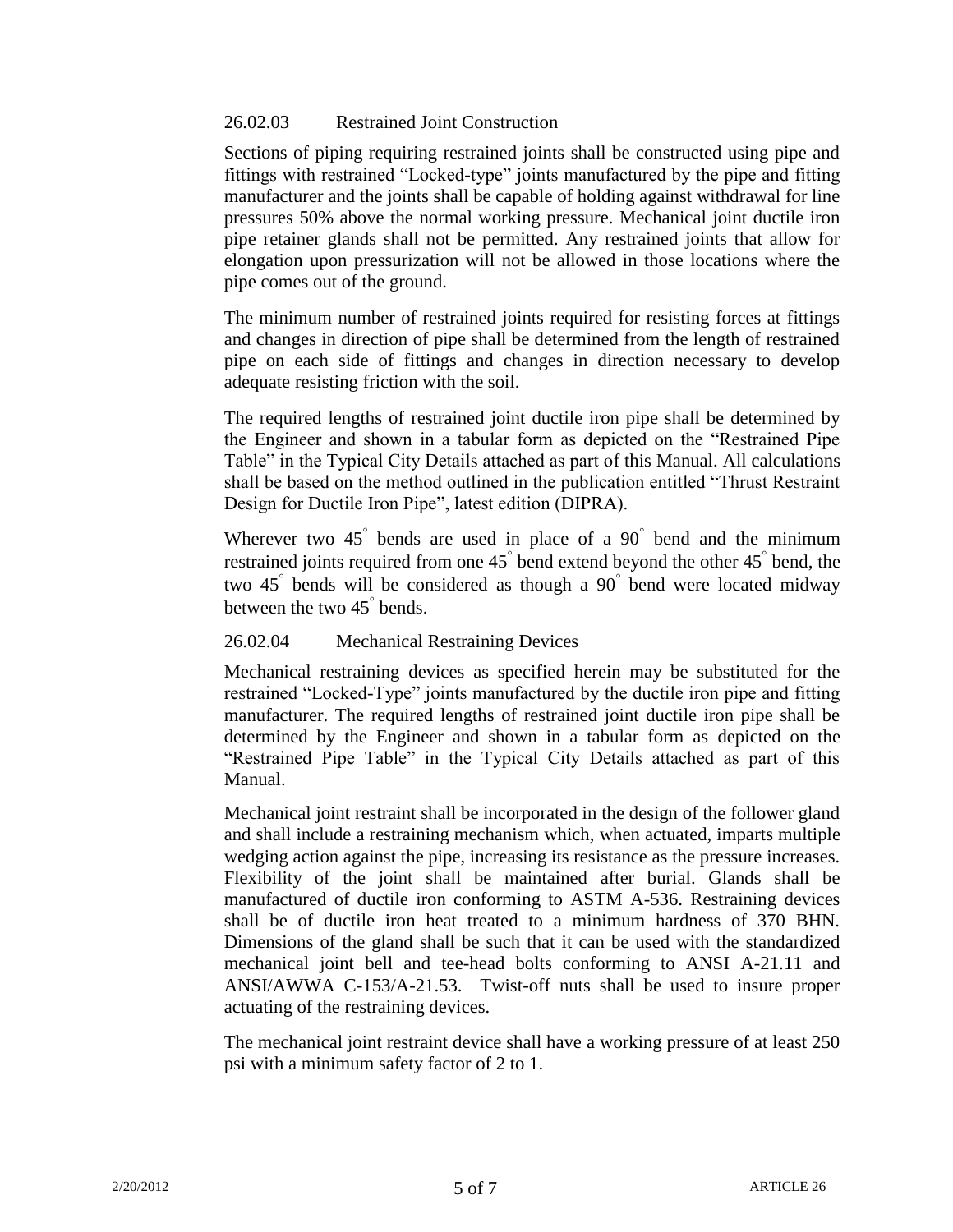## **Section 26.03 PRESSURE CONNECTION**

#### 26.03.01 General

Installations of pressure connections 4 inches and larger shall be made in accordance with this Section.

#### 26.03.02 Tapping Sleeves

Tapping sleeves shall be mechanical joint sleeves or fabricated steel sleeves as specified below. All pressure connections to asbestos cement pipe and all "size on size" taps shall utilize full body mechanical joint sleeves.

A) Mechanical Joint Sleeves

Sleeves shall be cast of gray-iron or ductile-iron and have an outlet flange with the dimensions of the Class 125 flanges shown in ANSI B-16.1 properly recessed for tapping valve. Glands shall be gray-iron or ductile iron. Gaskets shall be vulcanized natural or synthetic rubber. Bolts and nuts shall comply with ANSI/AWWA C-lll/A-21.11. Sleeves shall be capable of withstanding a 200 psi working pressure.

#### B) Steel Tapping Sleeves

Sleeves shall be fabricated of stainless steel. Outlet flange shall meet AWWA C-207, Class "D" ANSI 150 lb drilling and be properly recessed for the tapping valve. Bolts and nuts shall be high strength low alloy steel to AWWA C-lll (ANSI A-21.11). Gasket shall be a full circumferential gasket be vulcanized natural or synthetic rubber.

#### 26.03.03 Tapping Valves

Tapping valves shall meet the requirements of this Manual except that units shall be flange by mechanical joint ends. Valves shall be compatible with tapping sleeves as specified above and specifically designed for pressure connection operations.

#### 26.03.04 Notification and Connection to Existing Mains

All connections to existing mains shall be made by the Contractor only after the connection procedure and work scheduling has been reviewed and approved by the City. The Contractor shall submit a written request to the City a minimum of 5 working days prior to scheduling said connections. In this request, the Contractor shall outline the following:

A) Points of Connection, fittings to be used, and method of flushing and disinfection if applicable.